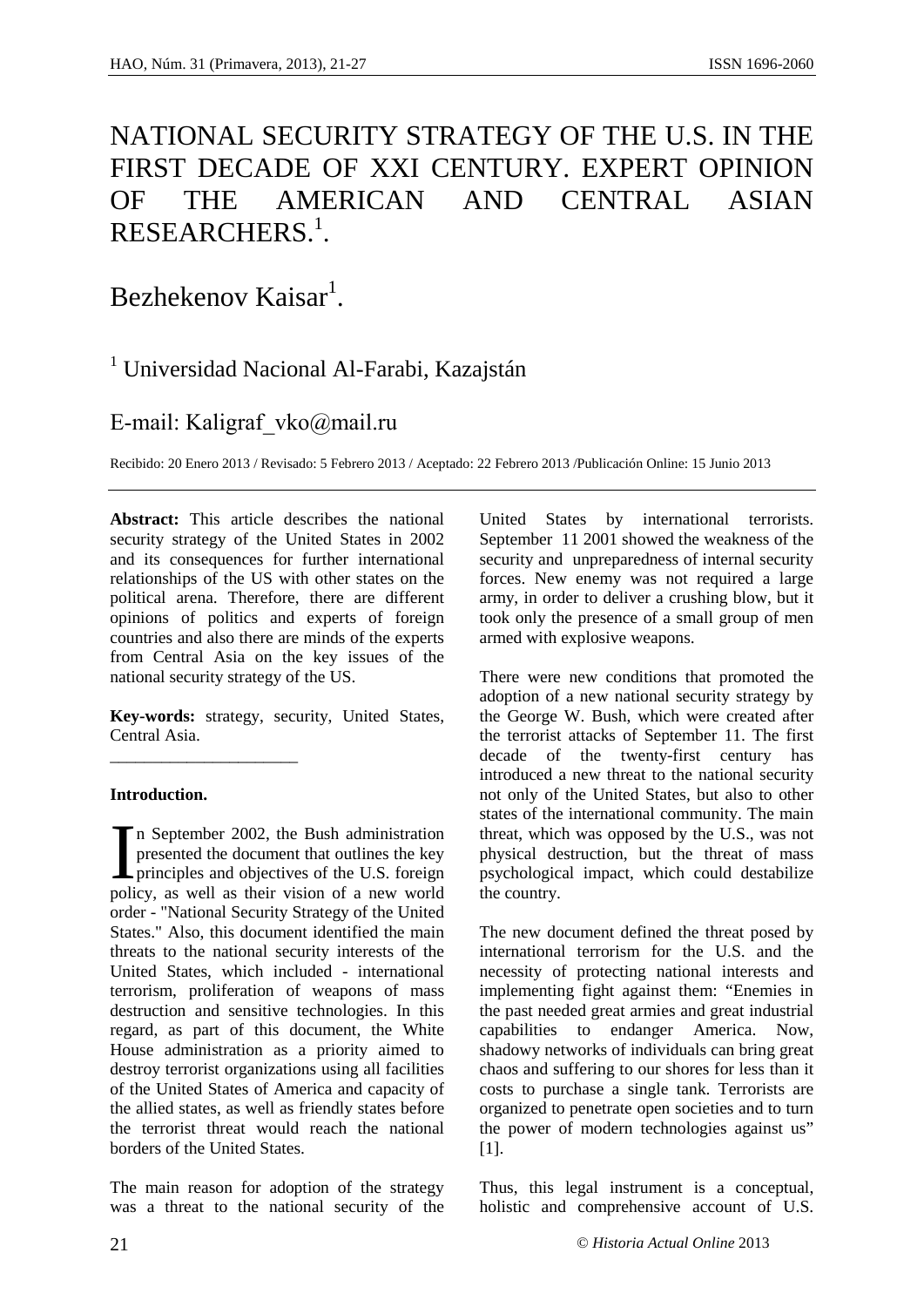foreign policy on the world stage in terms of America's security. "Strategy" considered not only the basic security issues, but in general, the most important strategic directions of the foreign policy of the country.

#### **1. The goal, objectives and principles of national security strategy of the United States.**

The following official objectives of the United States were marked in National Security Strategy of 2002 - to ensure political and economic freedom on a global scale, peaceful relations with other countries and respect for human dignity. "In building a balance of power that favors freedom, the United States is guided by the conviction that all nations have important responsibilities. Nations that enjoy freedom must actively fight terror. Nations that depend on international stability must help prevent the spread of weapons of mass destruction. Nations that seek international aid must govern themselves wisely, so that aid is well spent. For freedom to thrive, accountability must be expected and required"[2]. According to the document in order to achieve these objectives the United States will:

• champion aspirations for human dignity;

• strengthen alliances to defeat global terrorism and work to prevent attacks against us and our friends;

• work with others to defuse regional conflicts;

• prevent our enemies from threatening us, our allies, and our friends, with weapons of mass destruction;

• ignite a new era of global economic growth through free markets and free trade;

• expand the circle of development by opening societies and building the infrastructure of democracy;

• develop agendas for cooperative action with other main centers of global power; and

• transform America's national security institutions to meet the challenges and opportunities of the twenty-first century [3].

These tasks are separate chapters of U.S. national security strategy of 2002, and are treated separately in the strategy.

The need to study the principles of Washington's new foreign policy emphasizes that terrorism is part of the struggle for the freedom to provide

this freedom to all mankind: "Freedom is the non-negotiable demand of human dignity; the birthright of every person—in every civilization. Throughout history, freedom has been threatened by war and terror; it has been challenged by the clashing wills of powerful states and the evil designs of tyrants; and it has been tested by widespread poverty and disease. Today, humanity holds in its hands the opportunity to further freedom's triumph over all these foes. The United States welcomes our responsibility to lead in this great mission"[4].

#### **2. The main provisions of the Strategy that define the scope of the U.S. in world.**

First of all, the Bush administration launched the concept of pre-emptive strikes. In particular, the U.S. national security strategy of 2002 is presented and justified the U.S. right to preemptive strikes (key idea) on the territories of other countries - terrorist sanctuaries in order to ensure its own national security: "Our enemies have openly declared that they are seeking weapons of mass destruction, and evidence indicates that they are doing so with determination. The United States will not allow these efforts to succeed. We will build defenses against ballistic missiles and other means of delivery. We will cooperate with other nations to deny, contain, and curtail our enemies' efforts to acquire dangerous technologies. And, as a matter of common sense and self-defense, America will act against such emerging threats before they are fully formed. We cannot defend America and our friends by hoping for the best.

So we must be prepared to defeat our enemies' plans, using the best intelligence and proceeding with deliberation. History will judge harshly those who saw this coming danger but failed to act. In the new world we have entered, the only path to peace and security is the path of action"[5]. As noted by Kazakhstani expert M. Laumulin in National Security Strategy 2002: "it was stated that its power will be based on weapons and ideology and the U.S. is ready ahead of negative developments and will neutralize threats with preventive strikes" [6].

Special attention in this document is on the problem of preventing the spread of weapons of mass destruction to terrorist organizations and so-called "rogue states", or states that are providing support to terrorism.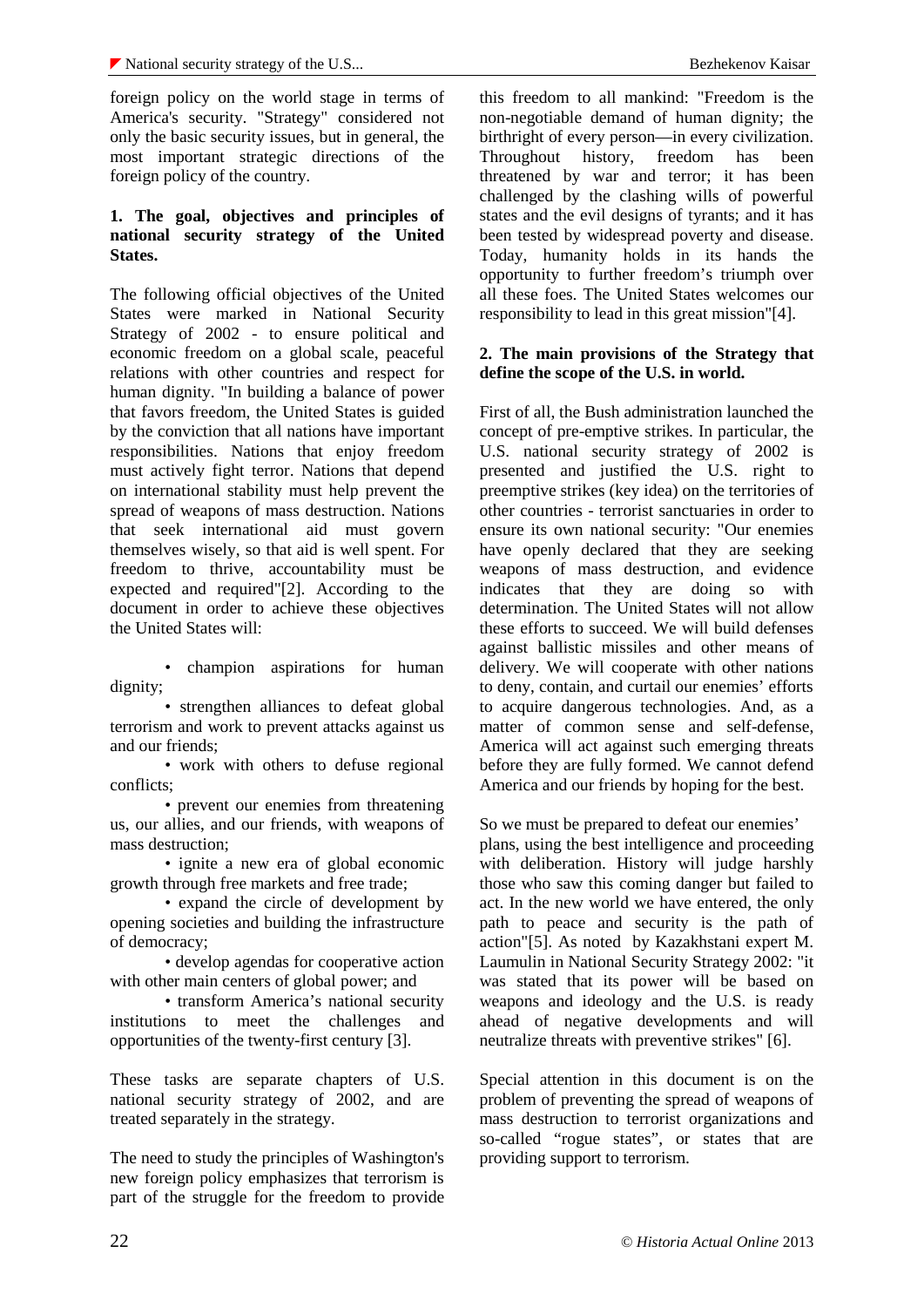Rogue state is a controversial term applied by some international theorists to states they consider threatening to the world's peace. This means meeting certain criteria, such as being ruled by authoritarian regimes that severely restrict human rights, sponsor terrorism, and seek to proliferate weapons of mass destruction. The term is used most by the United States, though the US State Department officially quit using the term in 2000. However, it has been applied by other countries as well. In the aftermath of the September 11 attacks, the Bush administration returned to using this term toward such states as Iraq, Iran, North Korea, Afghanistan etc. [7].

Thus, the U.S. national security strategy of 2002 states: "We must adapt the concept of imminent threat to the capabilities and objectives of today's adversaries. Rogue states and terrorists do not seek to attack us using conventional means. They know such attacks would fail. Instead, they rely on acts of terror and, potentially, the use of weapons of mass destruction—weapons that can be easily concealed, delivered covertly, and used without warning"[8]. It should be noted, that the theme of probability of getting by terrorists or states that support terrorism weapon of mass destruction, is a key for the entire document.

The U.S. National Security Strategy 2002 states that in the fight against the global threat of terrorism, Washington will take any action to ensure its own national security, and especially will emphasize the possibility of using military force. Also document shows the intention of the United States to use a system of alliances, the effect of which will be allocated to the fight against terror. Thus, in the fight against terrorism the U.S. attach great importance to the international community, as the assistant of America to achieve her goals in countering terrorism: "To defeat this threat we must make use of every tool in our arsenal—military power, better homeland defenses, law enforcement, intelligence, and vigorous efforts to cut off terrorist financing. The war against terrorists of global reach is a global enterprise of uncertain duration. America will help nations that need our assistance in combating terror. And America will hold to account nations that are compromised by terror, including those who harbor terrorists—because the allies of terror are the enemies of civilization. The United States and countries cooperating with us must not allow the terrorists to develop new home bases.

Together, we will seek to deny them sanctuary at every turn"[9].

#### **3. National Security Strategy in the political assessment of the U.S. experts.**

Undoubtedly, the publication of the new national security strategy of the United States was an important stage in the development of American foreign policy, and therefore generated a great interest in the expert and scientific environment. This document had both - positive and negative responses, especially within the United States. In this context, the U.S. researchers say that a report on the Bush national security strategy: "has attracted great attention at home and abroad as a compelling statement of American grand strategy in the post-September 11th world. The new document, entitled, "The National Security Strategy of the United States of America," has been both praised as a clear, farsighted, and impressive response to the threats America now faces, and criticized as a radical and troubling departure from American foreign policy tradition"[10].

Following the publication of this document, the leading U.S. politicians have prepared papers in which lit own view of the importance and role of the new national security strategy. Course of their evaluation in the majority were positive.

The need to adopt the concept of pre-emptive strikes, which is rightly the main idea of the new U.S. national security strategy is justified as follows: "The National Security Strategy does not overturn five decades of doctrine and jettison either containment or deterrence. These strategic concepts can and will continue to be employed where appropriate. But some threats are so potentially catastrophic —and can arrive with so little warning, by means that are untraceable—that they cannot be contained. Extremists who seem to view suicide as a sacrament are unlikely to ever be deterred. And new technology requires new thinking about when a threat actually becomes "imminent." So as a matter of common sense, the United States must be prepared to take action, when necessary, before threats have fully materialized.

Preemption is not a new concept. There has never been a moral or legal requirement that a country wait to be attacked before it can address existential threats. As George Shultz recently wrote, "If there is a rattlesnake in the yard, you don't wait for it to strike before you take action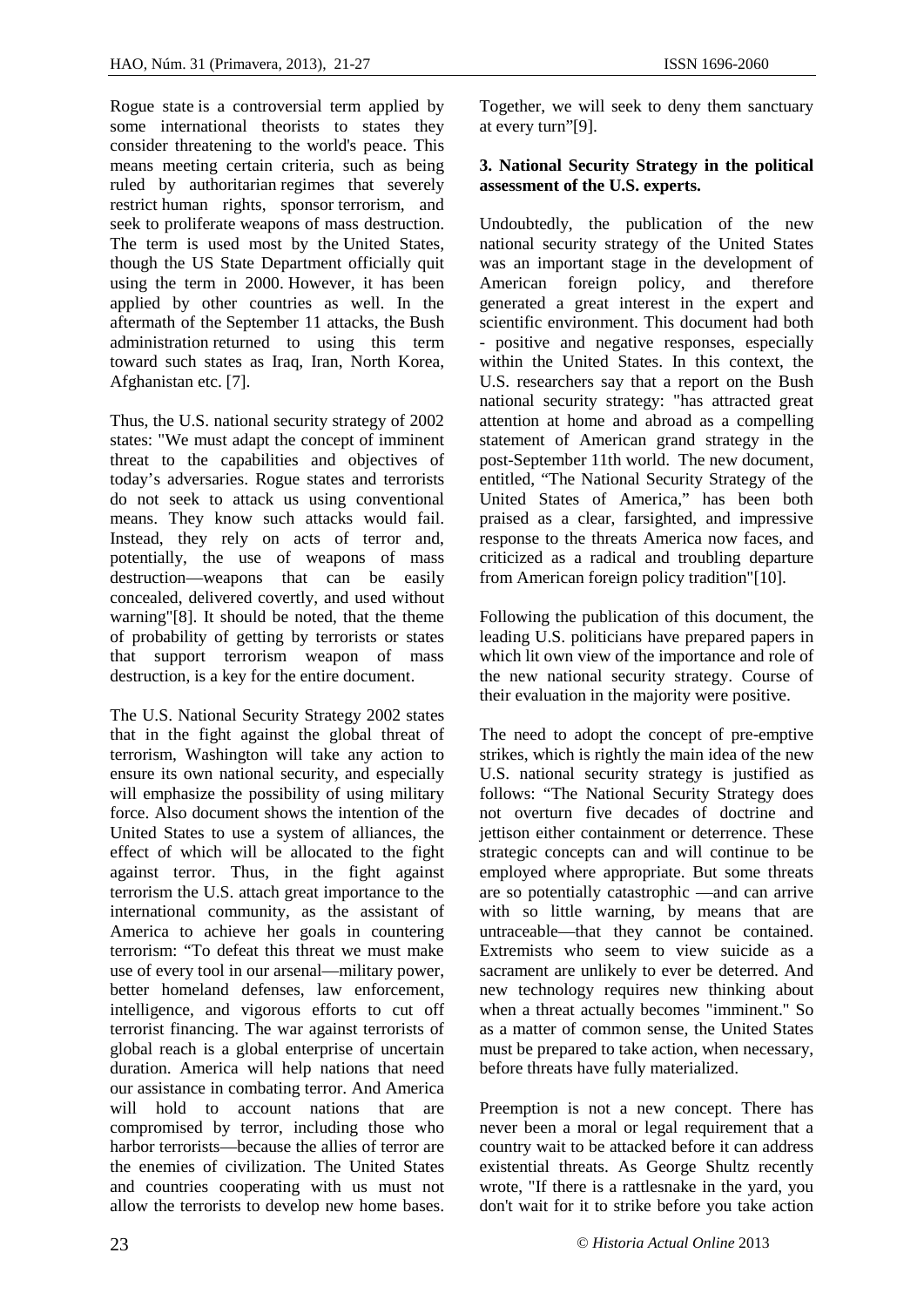in self-defense." The United States has long affirmed the right to anticipatory self-defense from the Cuban Missile Crisis in 1962 to the crisis on the Korean Peninsula in 1994"[11].

According to the Deputy Secretary of State Richard L. Armitage: "September 11th was a devastating day in American and world history, but perhaps some good has come out of those terrible events. In a sense, the National Security Strategy reflects a grand global realignment in which all nations have an opportunity to redefine their priorities. In redefining our priorities, we also have an opportunity to focus international partnerships not just on winning the war against terrorism, but on meeting all transnational challenges to states"[12].

Chairman of the House Committee on International Relations of the U.S. Congress, Henry J. Hyde, believes that the main idea of U.S. national security strategy in 2002 was to enhance international cooperation in combating terrorism: "The updated National Security Strategy proceeds from an understanding that the power of the United States is immense and unprecedented, but it also wisely notes that we cannot achieve all of our goals by acting alone. We must have allies to help shoulder the tasks, especially if we are to render our accomplishments secure"[13].

It should be noted that the preparation of these works and their publication were directed primarily for the justification of unlimited use of military force in the war against terrorism in the eyes of the international community.

The U.S. expert community also has a number of political scientists who hold similar positions on the new U.S. National Security Strategy. Thus, according to some U.S. scientists:"The Bush National Security Strategy is an ambitious and important work and it is not surprising that the document has attracted considerable attention and wide debate. The NSS is broadly consistent with American strategic tradition while setting forth a coherent grand design for American policy in the face of new and dangerous threats"[14].

According to the eminent American scholar, an expert on national defense U.S. Congressional Research Service, Richard F. Grimmett choice of the United States in favor of the concept of pre-emptive strikes are justified from a historical point of view. In his work " U.S. USE OF PREEMPTIVE MILITARY FORCE:

THE HISTORICAL RECORD" Richard F. Grimmet notes that the United States came to this concept for a reason, and it was quite expected and therefore is logical.

Another American scientist, director of Center for Technology and National Security Policy in National Defense University, Richard L. Kugler believes that:"The long-awaited National Security Strategy provides a sophisticated portrayal of the emerging U.S. role in world affairs for the early 21st century. Contrary to the expectations of critics, it is neither hegemonic and unilateralist, nor ultra-militarist and focused on preempting enemies. Instead, its assessment of U.S. interests and values results in a 'distinctly American internationalism' aimed at creating a balance of power that favors human freedom and makes the globalized world a safer and better place"[15].

However, the expert community in the U.S. has different opinions, more critically about the nature, role and purpose of the U.S. National Security Strategy 2002.

The well-known American expert Zbigniew Kazimierz Brzezinski, although in general is loyal to the White House, however, states that: "Our doctrine of preemption may encourage others to preempt their neighbors, thereby legitimating increasingly indiscriminate use of power"[16].

#### **4. The U.S. National Security Strategy: the reaction of the expert community of Central Asian countries.**

There is also critical opinion of Central Asian authors, primarily leading political scientists of Kazakhstan and Kyrgyzstan, towards the basic principles and the US foreign policy based on the US national security strategy 2002.

Thus, assessing the various aspects of the U.S. national security strategy 2002, Kazakhstani expert M. Laumulin notes that under the guise of peaceful motives completely covered in this document, the United States have very different tasks that are dictated by their national interests. For example, he notes the following: "As a first direction of the "Strategy" was called "the protection of human dignity". The most interesting idea here is that in this task the U.S. assign themselves the role of the main fighter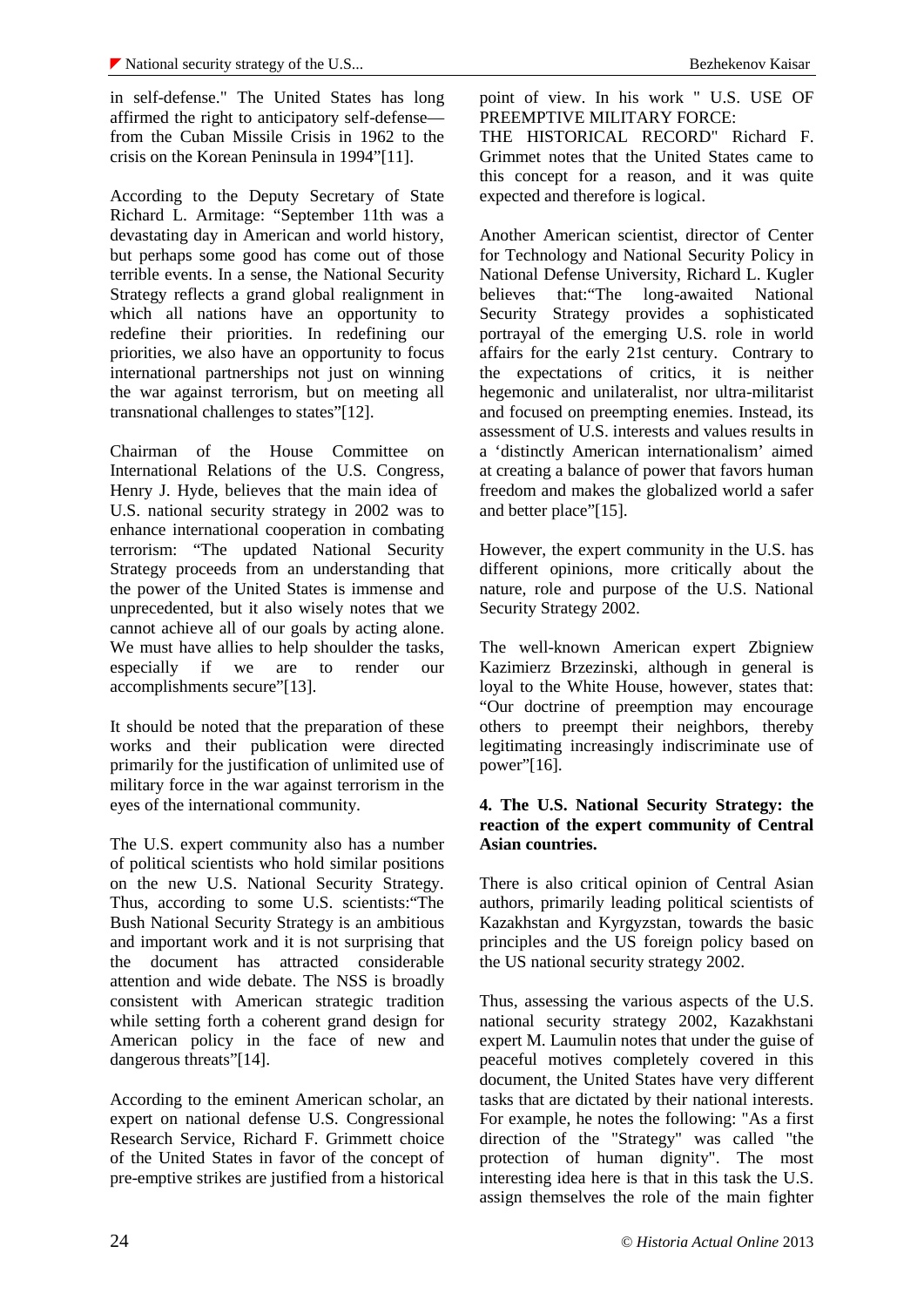for the values of freedom and human rights around the world. This point of strategy justifies the U.S. actions in the case of interference in the internal affairs of other states. The second direction of its new strategy is the U.S. plan to "strengthen alliances to combat global terrorism and help to prevent attacks against the U.S. and countries friendly to them". In terms of real language, this means that the U.S. policy is directed not only against terrorist organizations world but also against states and regimes that support terrorism, which have or plan to have weapons of mass destruction".

The importance of the strategy is assessed by him as follows: "American leadership is completely abandoned the earlier "containment policy", which was the basis for the entire foreign policy strategy of the United States over the last fifty years. The central section of the new strategy justified the need and the right to use preemptive strikes. The U.S. administration has proposed to revise the concept of pre emptive strike. According to international law decisions preemption can be applied in the case of obvious signs of mobilization of military forces of another State, however in the case of terrorists it is hard to detect preparing attack. This thesis fully unleashed the hands of Washington for sole, arbitrary decisions and actions undertaken on the international arena".

Relatively to the meaning of the document on the development of global processes and the whole system of international relations Laumulin M. writes the following: "The fact that "strategy" was not just an ordinary document, showed events in Iraq. The U.S. acted in strict accordance with this document. The right to "preemptive strike" was used (under the pretext of Baghdad's desire to take up weapons of mass destruction), the international law, moreover, opinion of the UN, opinion of the Security Council and the opinion of the closest U.S. allies in NATO has been ignored. The processes of "continental drift", i.e. transatlantic divide have started"[17].

Similar views on the revision of the doctrinal foundations of foreign policy and policy ensuring national security is shared by the other well-known Kazakhstani expert M. Shaikhutdinov. In particular, he notes that, in contrast to the doctrine of deterrence new doctrine of preemptive strikes proclaimed the principle of prevention in combating threats to the U.S. national security.

There is also opinion of Kyrgyz political scientist L. Bondartcev. He, in particular, believes that the United States have very different goals and objectives in the fight against terrorism, opposing to those that were proclaimed in strategy. "Under the guise of antiterrorism banner, the U.S. built up unprecedented levels of military force. Today, their military expenditures account 47 percent of military spending. This allowed Washington to usurp the "inalienable" right, which put on the digestible doctrine of pre emptive action to deliver nuclear strikes at any point in peace time as well as to start a preventive war, or, more simply, an aggression against any country. This doctrine is set out in the National Security Strategy of the U.S. in September 17, 2002. The basis of the doctrine of pre-emption, or as it is often called, the Bush doctrine is the idea of advanced military attack, is motivated by any slightest manifestation of aggression against the United States in their interpretation. Washington makes and carries out independent preemptive action in the event that they themselves identify as a threat to American security. The U.S. fully appropriate the functions of the UN Security Council alone to determine the existence of any threat to the peace, breach of the peace or act of aggression and to decide what measures should be taken to maintain or restore international peace and security. An illustrative example of application of the doctrine - the aggression against Iraq"[18].

### **Outputs.**

Analyzing the U.S. national security strategy 2002, it should be noted that this document has historical importance in the development of international relations. As a result of its adoption by the United States, in fact, the right to conduct military operations against other countries without any visible reason for it was legitimized. Subsequently, the introduction of this practice creates the risk that there is a probability of other countries using similar methods to achieve national and strategic interests. For example, in December 2007, Turkey undoubtedly followed the American precedent, carried out a series of air strikes in northern Iraq, and then entered own armed forces. The official cause of the military operation in Iraq (formally sovereign state) was a part of the struggle against terrorism, and in particular, the response of Ankara on activization of the Workers' Party of Kurdistan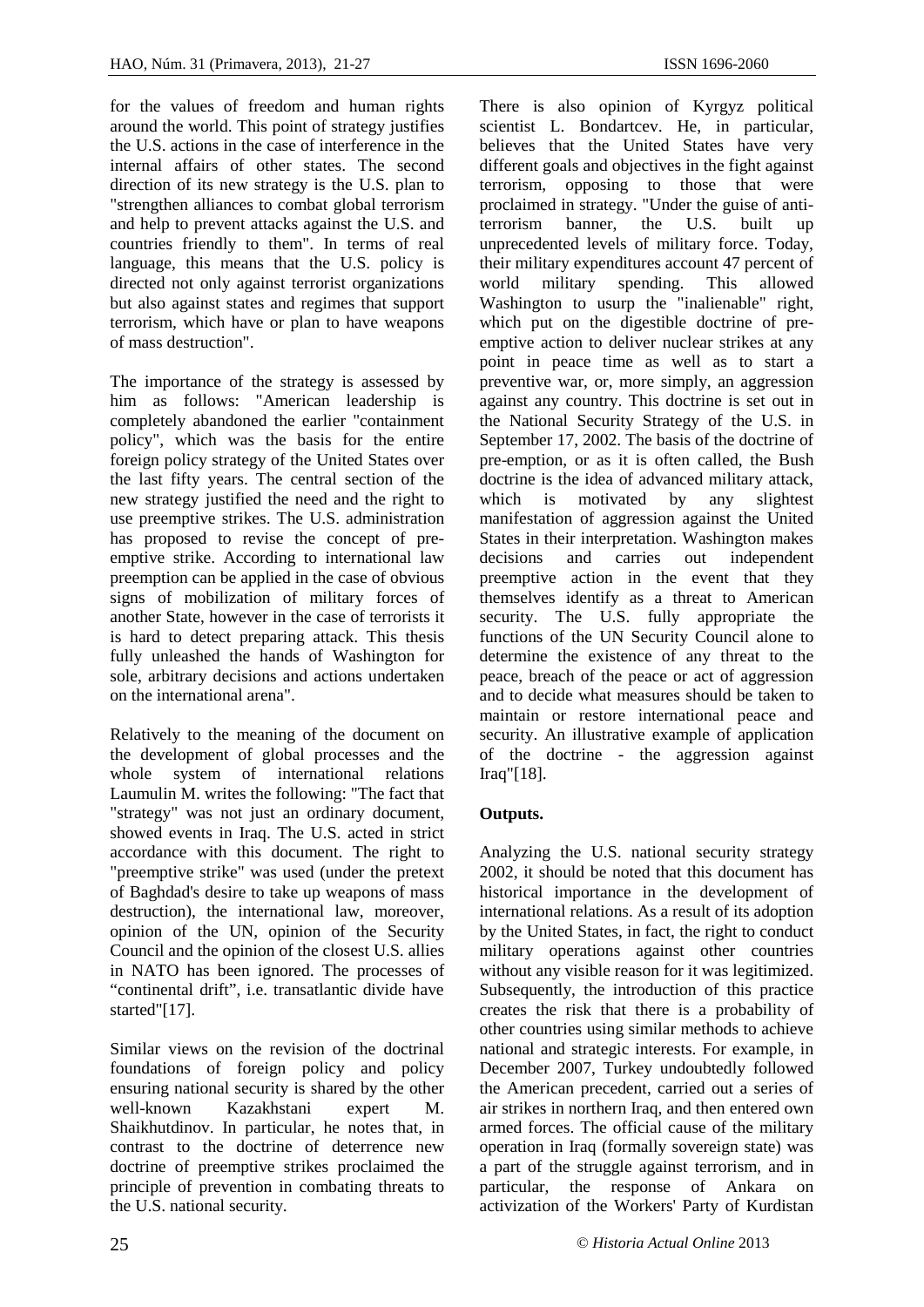". [19] In this case, we cannot exclude possibility that the operation was carried out with the support of the United States. Anyway, as a result of these steps of Turkey, firstly, civilians were injured in Iraq. There were found dozens of deaths among Iraqi civilians. And secondly, once again the principle of  $\overline{7}$ . international law on the inviolability of the territory of a sovereign state was violated. Thus, dangerous precedent in international politics was created, which was quite capable of destabilizing effects on international order.

Noting the importance of the U.S. National Security Strategy 2002,it should be noted that the document outlined the main priorities and policy directions in the war against international terrorism. For the first time the problem of combating terrorism was considered by the White House administration in such a complex and comprehensive scale.

As can be seen, the new U.S. national security strategy included a series of tasks to promote economic and political development in the  $\frac{Kice - A I}{\text{Available}}$ world, as well as strengthening the national security of the United States and its allies, according to the new challenges of the time, namely terrorism.

Thus, it seems obvious that this document have made a theoretical basis for a new global antiterrorist policy of the USA, which took one of the key priorities of Washington's foreign policy during the administration of George W. Bush. Some of the principles identified in the National Security Strategy, have had a significant impact on the further development of the system of international relations in general.

#### **References:**

1. The National Security Strategy of the United States of America, September 2002, 3. Available at http://www.state.gov/documents/organization/63562. pdf

2. The National Security Strategy of the United States of America, September 2002, 5. Available at http://www.state.gov/documents/organization/63562. pdf

3. The National Security Strategy of the United States of America, September 2000, 7-8. Available at http://www.state.gov/documents/organization/63562. pdf

4. The National Security Strategy of the United States of America, September 2002, 5. Available at http://www.state.gov/documents/organization/63562. pdf

5. The National Security Strategy of the United States of America, September 2002, 4. Available at http://www.state.gov/documents/organization/63562. pdf

6. Laumulin M.T. - Central Asia within Foreign Political Science and World Geopolitics. Op. cit., 14  $($   $\ldots$ 

политологии мировой геополитике. Указ. Соч. – . 14)

Rogue state definition // http://en.wikipedia.org/wiki/Rogue\_state

8. The National Security Strategy of the United States of America, September 2002, 19. Available at http://www.state.gov/documents/organization/63562. pdf

9. The National Security Strategy of the United States of America, September 2002, 3-4. Available at http://www.state.gov/documents/organization/63562. pdf

10. US foreign policy agenda (an electronic journal of the department of state, volume 7, number 4). Keir A. Lieber, Robert J. Lieber – The Bush National Strategy. Available at http://guangzhou.usembassy-

china.org.cn/uploads/images/kl\_-

aV1OROt12NDrbkR\_\_A/ijpe1202.pdf

11. US foreign policy agenda (an electronic journal of the department of state, volume 7, number 4) // C. Rice - A Balance of Power That Favors Freedom, 5. at http://guangzhou.usembassychina.org.cn/uploads/images/kl\_-

aV1OROt12NDrbkR\_\_A/ijpe1202.pdf

12. US foreign policy agenda (an electronic journal of the department of state, volume 7, number 4) // Richard L. Armitage – Allies, friends, and partners on every page: International cooperation in the national security strategy, 10. Available at http://guangzhou.usembassy-

china.org.cn/uploads/images/kl\_-

aV1OROt12NDrbkR\_\_A/ijpe1202.pdf

13. US foreign policy agenda (an electronic journal of the department of state, volume 7, number 4) // Henry J. Hyde– speaking to our silent allies: public diplomacy and U.S. foreign policy, 23. Available at http://guangzhou.usembassy-

china.org.cn/uploads/images/kl\_-

aV1OROt12NDrbkR\_\_A/ijpe1202.pdf

14. US foreign policy agenda (an electronic journal of the department of state, volume 7, number 4) // Keir A. Lieber, Robert J. Lieber – The Bush National Security Strategy. Available at http://guangzhou.usembassy-

china.org.cn/uploads/images/kl\_-

aV1OROt12NDrbkR\_\_A/ijpe1202.pdf

15. US foreign policy agenda (an electronic journal of the department of state, volume 7, number 4) // Richard L. Kugler – A distinctly American internationalism for a globalized world, 36. Available at http://guangzhou.usembassy china.org.cn/uploads/images/kl\_-

aV1OROt12NDrbkR\_\_A/ijpe1202.pdf

16. Zbigniew K. Brzezinski - Criticism of the Bush doctrine. Available at http://www.peace.ca/bushdoctrine.htm